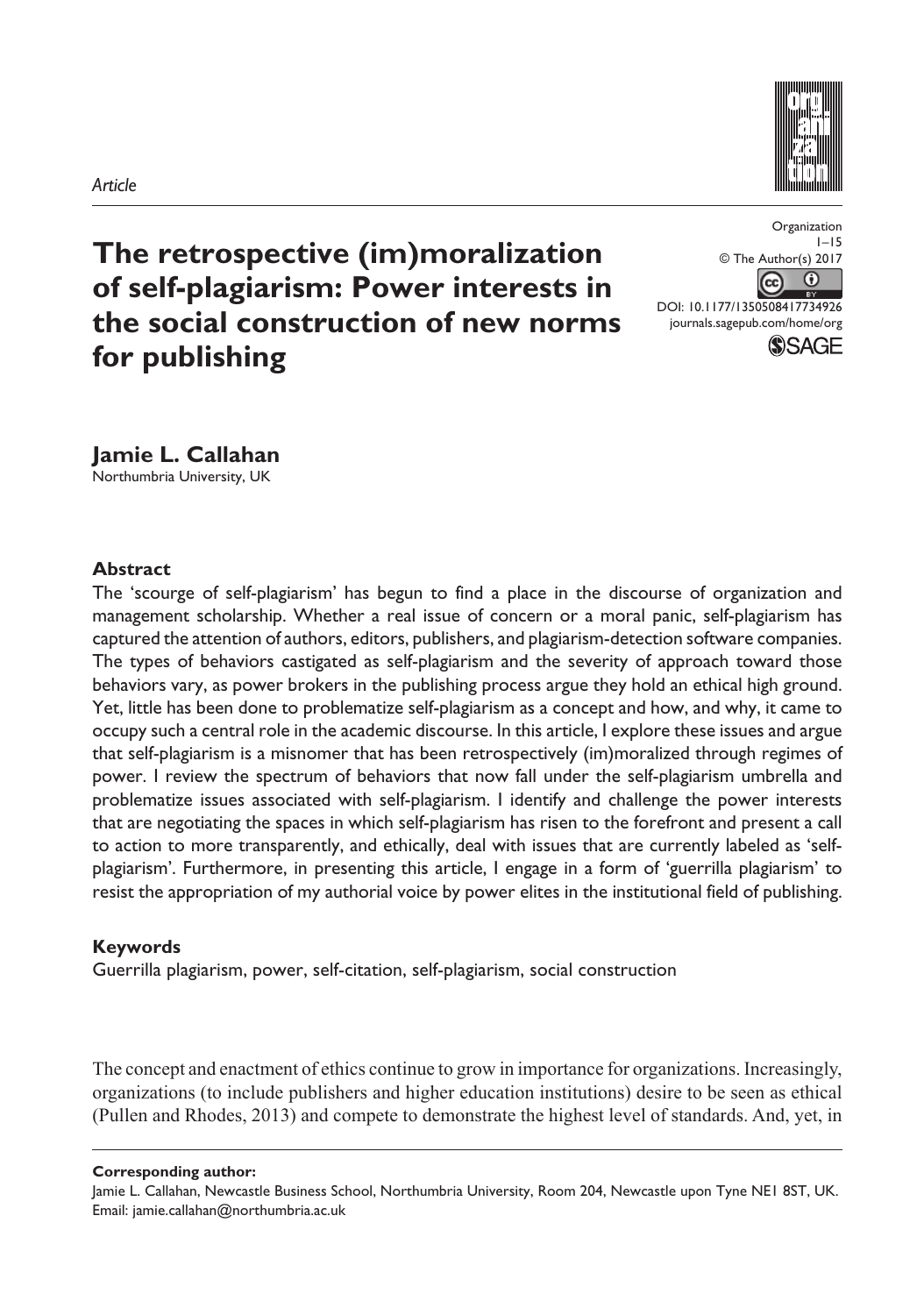the quest to be seen as ethical, socially constructed norms and codes of ethics may punitively target members of a community without considering alternative modes of understanding ethics from the perspective of the individual (Pullen and Rhodes, 2013; Randall, 2001). In the academic community, plagiarism and self-plagiarism are currently constructed as ethical issues (Elliott et al., 2013) and scholars themselves are the targets of reconstructed codes of conduct that address these issues.

As I have discussed elsewhere (Callahan, 2014), more and more publications are appearing about issues of self-plagiarism, and much debate has ensued about the 'scourge of self-plagiarism' (Green, 2005). In 2005, the number of hits on the keyword search 'self-plagiarism' was 8000 (Green, 2005); in 2013, that number had increased to 82,500 (Callahan, 2014). As of August, 2016, the same keyword search resulted in over 2million results. Whether a real issue of ethical concern or a moral panic, self-plagiarism has captured the attention of authors, editors, publishers, and plagiarism-detection software companies.

I contend that the dominance of these power structures interrupts a scholar's ability to express themselves as they so choose within the publishing space (Rhodes and Wray-Bliss, 2012). While others have addressed ethics with respect to the conduct of research (e.g. Jeanes, 2017), little has been done to problematize self-plagiarism as a concept and how, and why, it came to occupy such a central role in the discourse of academe. In this article, I extend the conversation about research ethics to explore these issues and argue that self-plagiarism is a misnomer that has been retrospectively (im)moralized (Bloom and White, 2016) through regimes of power.

To provide background for my argument, I first discuss plagiarism and self-plagiarism, reviewing the spectrum of behaviors that now fall under the self-plagiarism umbrella and problematizing issues associated with self-plagiarism. I then explore the power interests that are negotiating the spaces in which self-plagiarism has risen to the forefront and problematize the competing interests between these actors. Finally, I present a call to action to more transparently, and ethically, deal with issues that are currently labeled as 'self-plagiarism'. In this article, I use the core ideas from my previously published short commentary on the topic (Callahan, 2014) and expand upon them by problematizing the concept of self-plagiarism, addressing the power interests that are driving the current focus on the issue, and offering a call to action for addressing 'self-plagiarism' within scholarly publications. In developing this article, I engage in a form of 'guerrilla plagiarism' (Randall, 2001) to resist the appropriation of my authorial voice by power elites in the field of publishing.

# **Plagiarism**

To understand self-plagiarism, we must first understand plagiarism. Historically, the word 'plagiarism' is rooted in the Latin plagiarius, or kidnapper; in the 17th century, the word plagiary referred to a 'kidnapper or a kidnapping, theft or a thief of ideas' (McArthur, 1992: 784). Today, plagiarism is considered the theft of another's words or ideas (Cronin, 2013). On rare occasions, this type of theft occurs when an individual presents as his or her own an entire paper published by another author, without attribution; it is much more common, however, for an individual to take sections of writing from one scholar and present them as his or her own.

Most scholars would contend that plagiarism is grievous because it 'undermines the entire scholarly enterprise' (Hexham, 2005: Section 1, paragraph 2). In academe, our ideas and the representation of those ideas (usually in the form of the written word) are our capital. Those words create the scholarly identities that form the basis of our credibility, reputations, and careers. Our ideas as scholars become the commodities that we trade for our livelihoods; however, as will be discussed later, our remuneration is indirect. Furthermore, identifying 'ownership' of those ideas can easily be uncertain territory.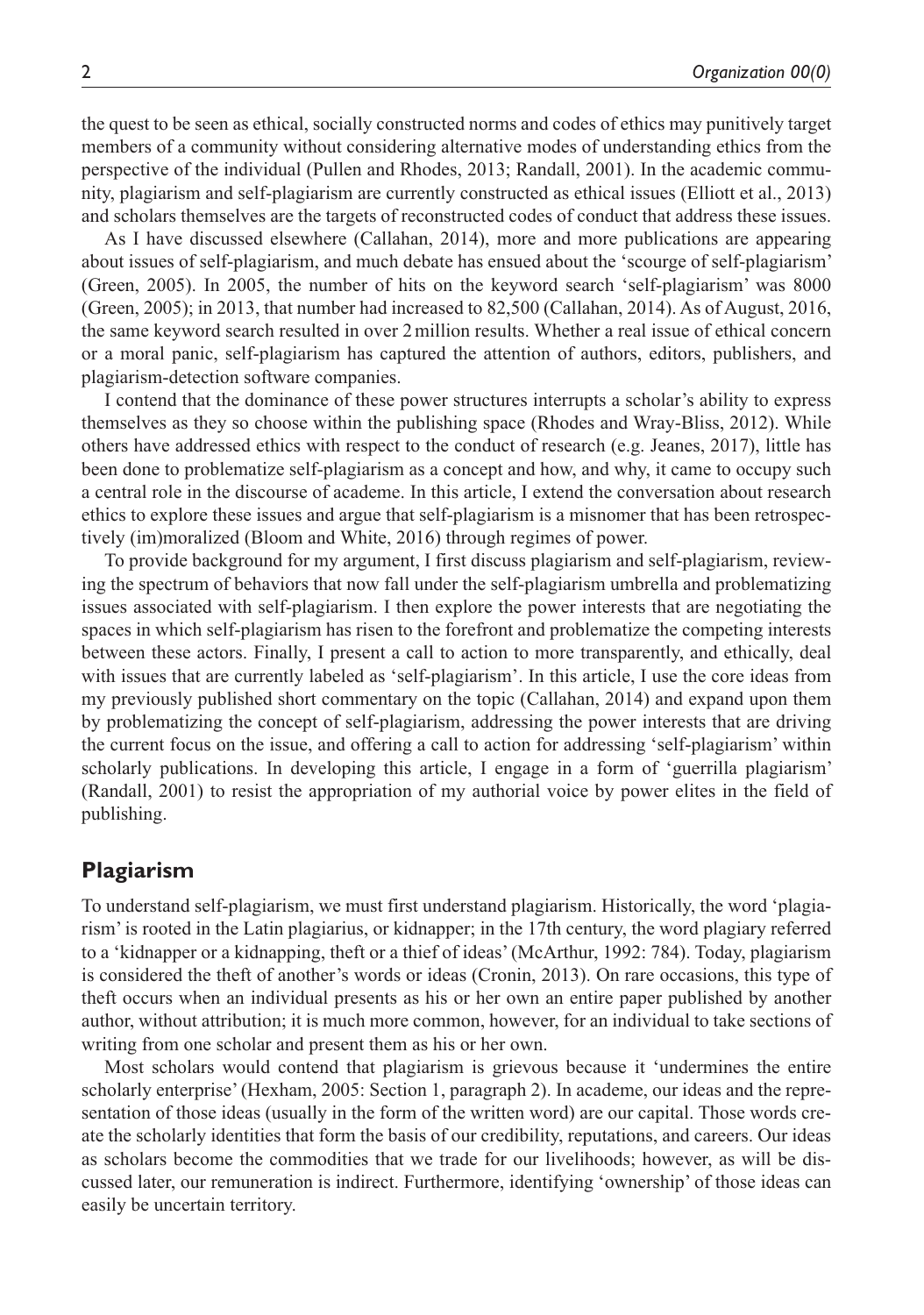And, yet, even highly esteemed scholars have been accused of plagiarism—from direct copying of language to appropriation of ideas without attribution. In his blog, Yiannis Gabriel (2014) posted his thoughts regarding the recently discovered plagiarism by major scholars such as Lewis Wolpert, Zygmunt Bauman, and Karl Weick. Wolpert accepted full responsibility for having used language taken directly from a variety of sources (to include Wikipedia) and apologized for having done so, claiming inadvertence and sloppiness (Davis, 2014). Bauman, as Gabriel (2014) notes, was not only sloppy in referencing and attribution, but he also seemed to have claimed 'ownership of an idea that was very clearly someone else's, in this case Erich Fromm's' (paragraph 9). Weick's case has drawn both critics and supporters and is particularly relevant to the present argument because it is associated with ownership of language. Weick relayed a story from folklore using language nearly identical to a source, which he cited without using quotation marks. Many, such as Gelman and Basbøll (2014), contend that Weick's actions were a grievous case of theft; others, such as the authors of the blog West Coast Stat Views (Can you plagiarize folklore? 25 April 2012, http://observationalepidemiology.blogspot.co.uk/2012/04/canyou-plagiarize-folkore.html), challenge whether or not folklore can be plagiarized, given the nature of repetition of oral history and lack of clear ownership of the original idea or story.

Such an argument is consistent with Randall's (2001) deconstruction of originality and ownership in literature. Rose (2002) points out that Randall's explanation of the history of plagiarism shows that '(a) plagiarist, then, is one who is by definition incapable of authorship' (p. 271). Both authorship and plagiarism are 'transhistorical', and the definition and understanding of both change and evolve over time. As Ross (2002) notes, such evolution is based upon the decisions of any given 'interpretive community'. It is institutions that have the power to affect evolution, creating a panopticon effect that encourages fellow academicians to surveil each other to ensure they follow the institutionally crafted, and institutionally benefiting, 'rules'. In this context, it is this changing nature of language that has contributed to the popularization of another form of scholarly transgression—self-plagiarism.

# **Self-plagiarism**

If plagiarism itself can be contested, then the uncertainty associated with the recently popular issue of self-plagiarism is surely even greater. The current positioning of the concept of 'self-plagiarism' began in the medical sciences before leapfrogging to the social sciences. A dominant player in the viral spread of the concept was the Committee on Publication Ethics (COPE), which was founded in 1997 by editors of medical journals (Yentis, 2010). Now, with more than 11,500 journals pledged to uphold the standards established by COPE (to include nearly 2500 social science and management related journals), the conceptions about what constitutes 'self-plagiarism' are grounded in natural and physical sciences. This is important because medical research follows inherently different practices to social science research, so definitions, understandings, and practices do not transfer cleanly and there has been limited effort to problematize how these meanings appear in social science spaces.

As a form of perceived transgression, self-plagiarism has instigated a change in guidelines of leading professional associations regarding ethical publishing behavior in organization and management studies. Honig et al. (2014) note that the Academy of Management's code of ethical conduct has changed from 'an implicit recognition that a certain amount of self-plagiarism is acceptable, as long as "different audiences and outlets" are employed' (p. 128) to a more stringent and explicit exhortation to cite any and all words and ideas published, unpublished, or electronic, even if they are one's own (Martin, 2013).

Although some have contended that self-plagiarism is a new concept (e.g. Bretag and Carapiet, 2007; Green, 2005), it has, in fact, been bandied about for more than a century; an early reference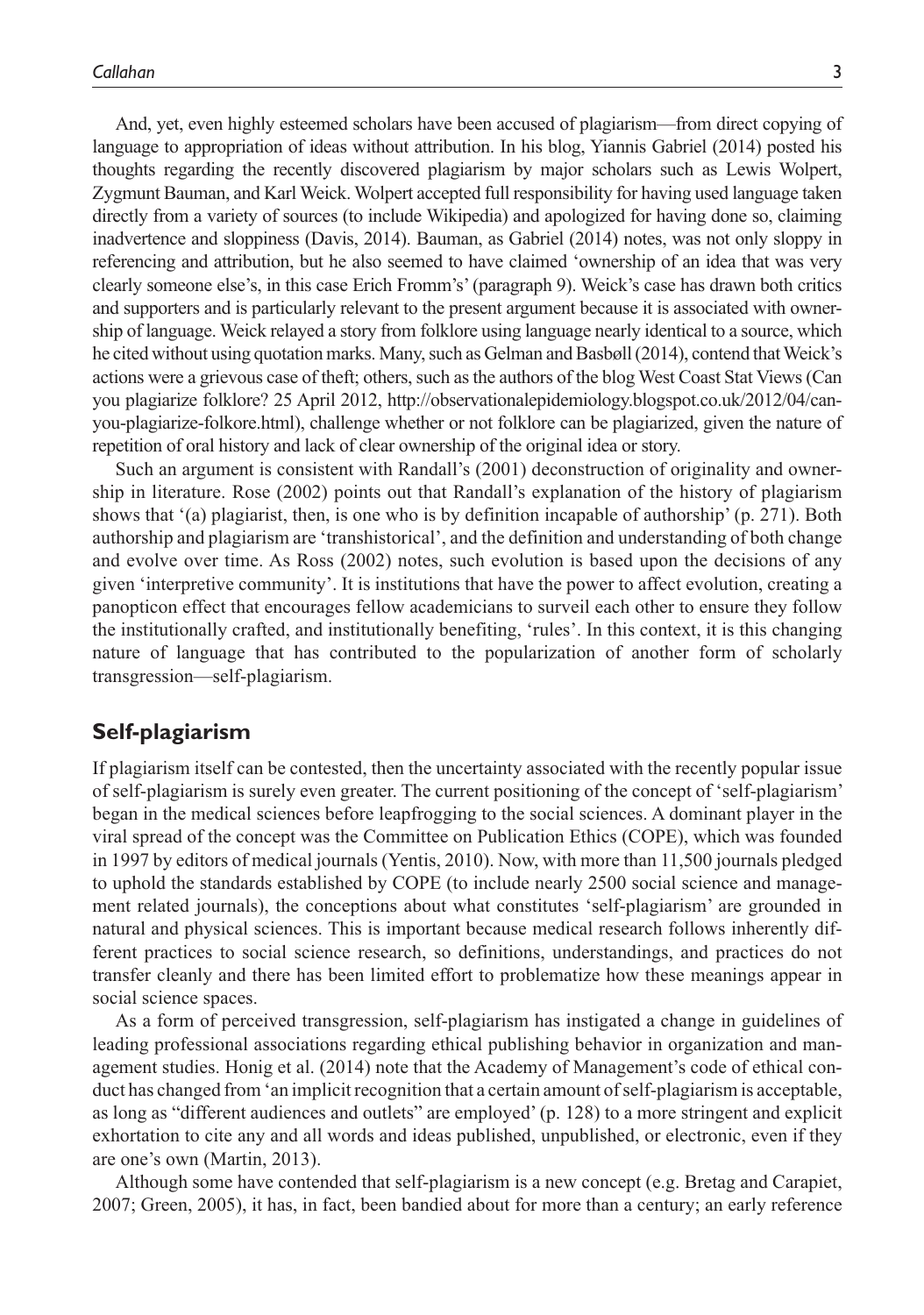to self-plagiarism can be found in an anonymous response letter to the *Atlantic Monthly* in 1893 (Anonymous, 1893). While the origination of the term self-plagiarism is unclear (Bird and Sivilotti, 2008), what is clear is that the concept is once again gaining ground. Martin (2013) noted that scholarly journal articles regarding self-plagiarism and related misconduct increased significantly (from 170 to 820 articles) between 2000 and 2012. Even the latest edition of the *Publication Manual of the American Psychological Association* (American Psychological Association (APA, 2010)) includes a discussion of self-plagiarism for the first time (iThenticate, 2011); certainly, selfplagiarism is on the publishing dashboard right now.

In this spotlight, self-plagiarism is framed in at least four categories (Andreescu, 2013; Thurman et al., 2016) which occupy a spectrum of perceived (un)ethical behaviors on the part of authors. These are dual or duplicate publication, 'salami slicing', redundant publication, and textual recycling. In the paragraphs that follow, I will present the most rigorous definition of each of these categories; however, while there is general agreement in the literature that these four categories in the extreme can be defined as 'self-plagiarism', there is not agreement on the nature or threshold of behavior that would be considered self-plagiarism.

The first, and typically seen as the most egregious, is dual or duplicate publication (Andreescu, 2013). In this instance, the author publishes the same or substantially similar work in more than one outlet. Initially, this behavior was associated with authors publishing (nearly) the same work in its entirety in more than one journal. An example would be the widely publicized case of renowned economist Bruno Frey who, among other purported instances, published virtually the same critique of academic publishing in two different journals within 2 years (Storbeck, 2011). De Vasconcelos and Roig (2015) explore another example of duplicate publication in which a conference proceedings article was significantly expanded upon and then later published in a refereed journal. The article was subsequently retracted under the broad umbrella of plagiarism (as opposed to the more specific self-plagiarism).

The transgression of 'salami slicing' covers two types of self-plagiarising (Andreescu, 2013). One type is taking one large data set and dividing it into multiple projects to maximize the number of publications that can emerge from a single study. A recent example is work done about teachers, as employees of school organizations, and their perspectives of bullying among students. Sokol et al. (2016a, 2016b) used the same data set to explore 'the impact of victims' responses on teacher reactions to bullying' (Sokol et al., 2016b: 78) and 'teachers' perspectives on effective responses to overt bullying' (Sokol et al., 2016a: 851). The other type of salami slicing is to use a different portion of an existing data set for another paper. With this understanding of self-plagiarism, for example, Roulston's (2001) insightful article that reanalyzed data from a 1991 study using a different methodological technique would have been an example of self-plagiarism despite having offered readers something 'new'.

Roulston's (2001) article also would have been guilty of redundant publication, another type of self-plagiarism (as it has currently been retrospectively constructed). This type of self-plagiarism occurs when an idea or an existing data set is used again in another publication with a different 'thematic slant' (Andreescu, 2013). Roulston's (2001) re-analysis of the same data using a different theoretical lens resulted in a re-interpretation of the same findings. Examples of this type of publishing deemed as 'self-plagiarism' abound in the social science literature, especially because the nature of qualitative research encourages multiple subjectivities and, therefore, multiple interpretations of the same phenomenon.

Finally, textual recycling is frequently seen as self-plagiarism (Andreescu, 2013); it is probably what most people now think of with regard to self-plagiarism. This type of behavior is not so severe as to reach the level of copyright infringement, and indeed, it seems to contradict the very author protections that copyright was designed to afford (Bently, 1994). Textual recycling refers to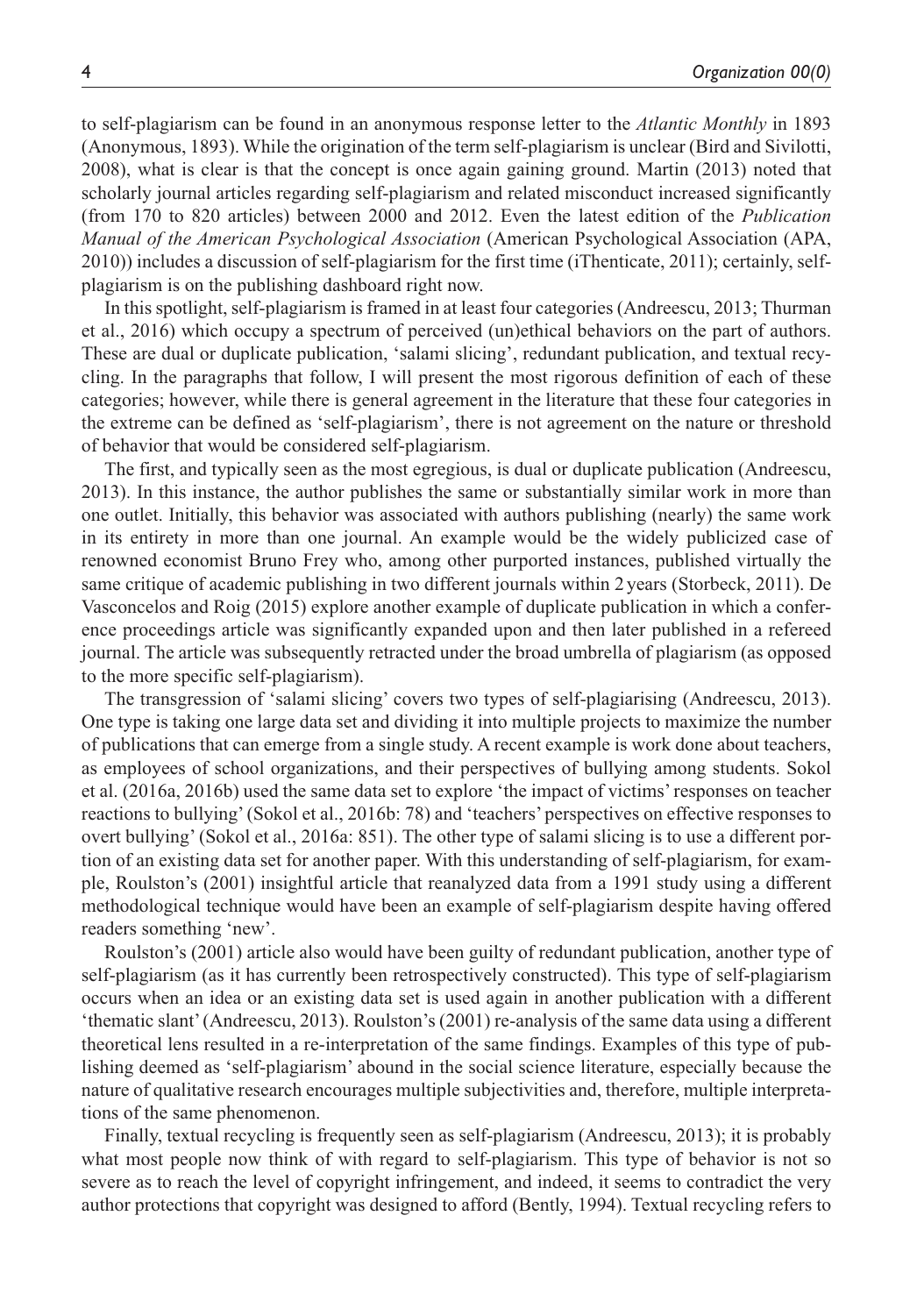reusing parts of one's own published works in a subsequent publication without a formal citation to that earlier work. In 2009, the Academy of Management code of ethics specifically required, without calling it self-plagiarism, that

Academy of Management members explicitly cite others' work and ideas, *including their own* [emphasis added], even if the work or ideas are not quoted verbatim or paraphrased. This standard applies whether the previous work is published, unpublished [e.g., in-press or in-progress manuscripts, email communications, raw data (APA, 2010)], or electronically available. (Schmink, 2009)

Despite, or perhaps as a result of, this wide variation of what is seen to constitute self-plagiarism, there is much debate about the concept. The very definition of plagiarism as theft causes many to argue that one cannot steal from one's self, and therefore, self-plagiarism is an oxymoron (Cronin, 2013) which purposefully 'invoke[s] the pejorative tone of the root-word' (Clarke, 2009: Section 2, paragraph 4). Some contend that self-plagiarism is academic fraud or misconduct (e.g. Bretag and Carapiet, 2007; Martin, 2013), while others have argued that scholars can, do, and even *should* reuse their written words and ideas, within reason and without citation (e.g. Andreescu, 2013; Anonymous, 1893; Chalmers, 2009; Hexham, 2005; Scanlon, 2007; Vermuelen, 2012). As the anonymous letter writer argued in 1893, reissuing one's own ideas is much like the state reissuing money; ideas, like currency, have greater impact if widely circulated through multiple outlets by the same 'issuer', such as an author (Anonymous, 1893). Vermuelen (2012) and Neville (2005) extended this notion by contending that, today, pre-eminent seminal scholars with widely published, commonly themed works would be castigated as self-plagiarists, and our scholarly community would be the poorer for it.

For if plagiarism is theft of words or ideas, how can one steal one's own words or ideas? Unless, of course, the author does not, in fact, have ownership of those words or ideas. Copyright laws were initiated as a means to protect the rights of authors (Bently, 1994). However, in the present era of publishing, those rights are consistently being called into question. Gennaro (2012) is particularly frank about how copyright law has come to privilege publishers at the expense of those who created the work in the first place: 'Once you have transferred copyright to a journal [in order to publish] you cannot ethically use the words that you have written in another journal article; you no longer own those words' (p. 109). Nevertheless, Bently (1994) remarks on Roland Barthes' contention that once text has been published, the words no longer belong to that author or anyone else for that matter. It is this notion of intertextuality that leaves space for authors to challenge the demonization of using their own words, data, or ideas for different effects and toward different audiences.

# **Problematizing self-plagiarism**

The concept of self-plagiarism can be critiqued on the whole as an example of retrospective moralization (Bloom and White, 2016) or, in this case, retrospective (im)moralization. This concept can be seen when a group retroactively reconstructs the norms of behavior to legitimize (or delegitimize) already existing behavior. For much of the discourse surrounding self-plagiarism, this retrospective (im)moralization has explanatory power with respect to arguments about *reach*, *rationale*, and *reductionism*.

#### *Reach*

A key attribute of scholarly research is that it should have extensive *reach* in order to have maximum impact. This concept of reach can be understood in multiple ways. One way reach is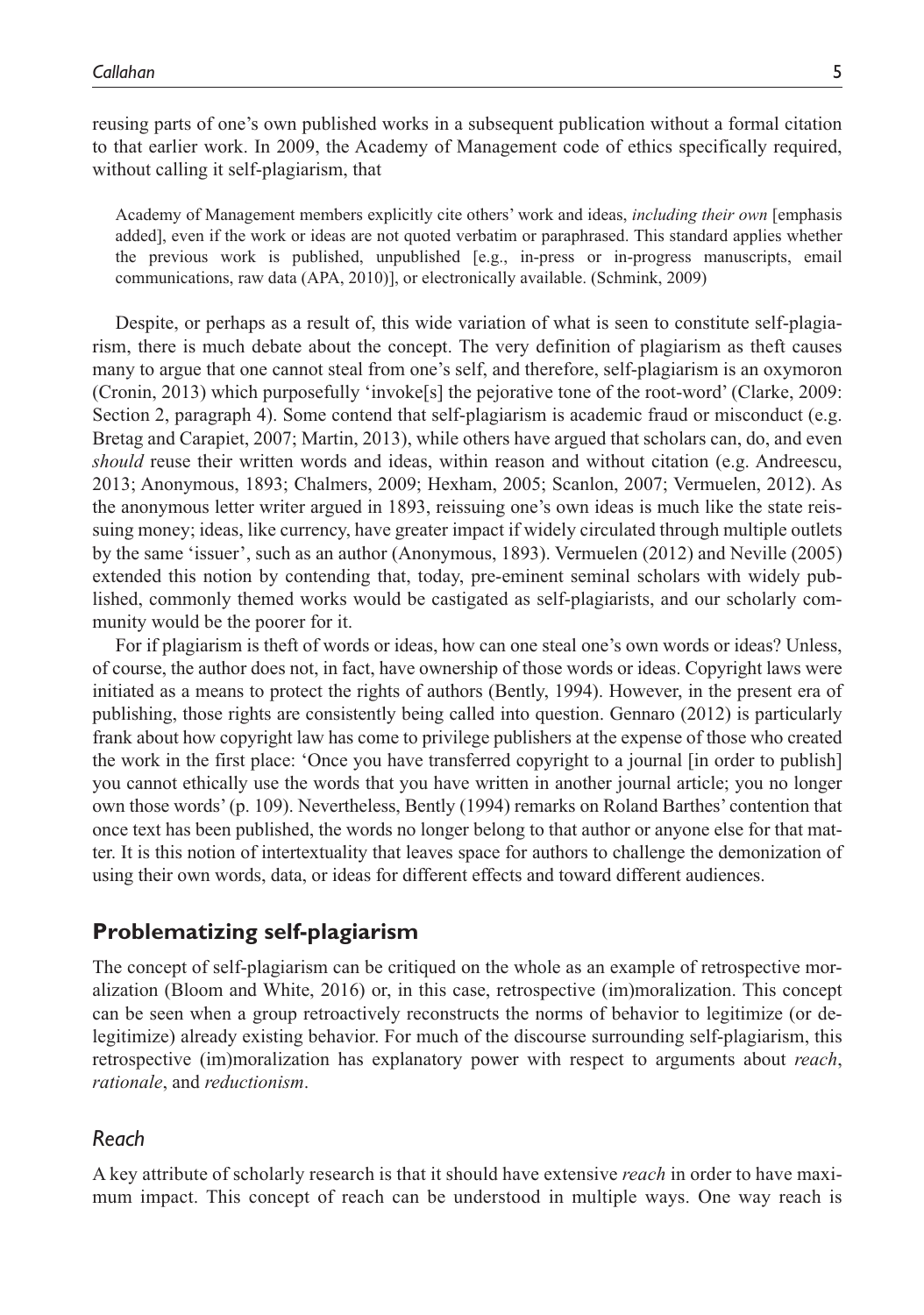manifested is through gaining the attention of members in multiple audiences. The notion here is that the readership of any given journal is likely at least to be somewhat different than the readership of another journal, trade magazine, or book. Each of these audiences is likely to be distinct, but may well have common interests; however, they are unlikely to read the same publications. The most rigorous interpretations of self-plagiarism would (now) contend that it is not appropriate to publish a similar manuscript that has been modified to address the needs of each different audience. Paraphrasing a well-written idea to avoid recycling may actually be worse because it is not honest that it is indeed the same idea (Andreescu, 2013). Consistency and clarity around a core set of concepts, constructs, ideas or data, methods, and design would be desirable to be in verbatim, or nearly so, language because it creates layered impact (Chalmers, 2009), and there is no question when one encounters the subsequent articles that this portion remains the same. Reach can also occur through first presenting at a conference or publishing a small portion of findings in a journal and then subsequently publishing a thoughtfully considered, well-developed manuscript that built upon previous versions of the manuscript. Such a journey would follow traditional guidelines regarding the way in which scholarly progression and new insights occur, and yet it is considered by some as self-plagiarism in the re-envisioned norms of academic behavior (Kokol et al., 2016).

Self-plagiarism associated with issues of reach is premised upon the privileged, and erroneous, belief that technology has rendered all publications accessible to all audiences. There are a number of reasons why this simply is not the case. First, databases which house journals are expensive; not every library can afford to maintain access to the work. Second, not all readers are privileged to be part of an institution that provides access to online copies of published manuscripts; these readers would have to purchase each work separately. Third, it assumes that readers always use targeted searches to identify works of interest and, therefore, will find the sole article published in a given outlet; it also assumes those targeted searches will be conducted within the database that houses the journal in question.

#### *Rationale*

The *rationale* for self-plagiarism can also be challenged. Some authors (e.g. Bruton and Rachal, 2015; Honig et al., 2014) contend that to recycle text is an indicator of laziness or deception. Another rationale is that the push for academe to operate more like a business has commodified scholarship, and new measures of success are predicated on quantity of output rather than quality of output. Quality is subjective and not easily captured by administrators, while quantity is easy to quickly identify. As noted earlier, Andreescu (2013) argued that it may be more ethical to simply use the same verbatim language when the content is common across two otherwise unique pieces of work. For example, the literature review or methods section are likely to be similar (or, historically, even identical) across multiple pieces of work within the broader body of work of an author's research agenda.

Direct quotation of several sentences, or paragraphs, of one's own work would be awkward and would be costly in terms of using limited word count space for self-citation instead of presenting truly new material. Andreescu (2013) suggests that, ethically, what is important is that each work offers new knowledge toward theory, research, or practice. Presenting the same language may be interpreted as more consistent and more honest, and ironically, given the earlier critique regarding the commodification of academe, such practices are also more efficient. Furthermore, allowing verbatim language precludes the need for excessive self-citation (which is also considered a transgression; see Brown-Syed, 2010) when large chunks of supporting language are easily identified as having been used in a previous work.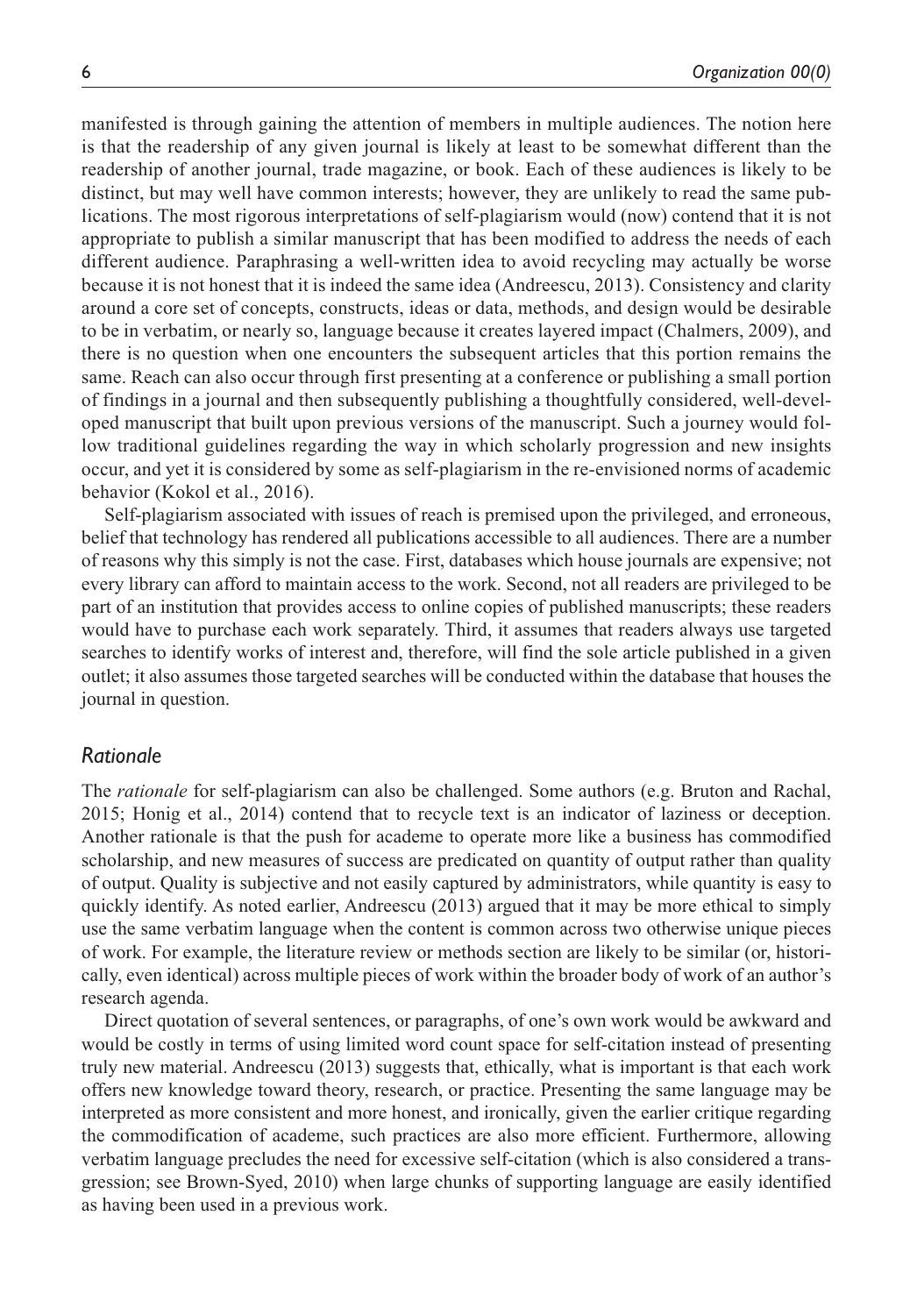#### *Reductionism*

Finally, self-plagiarism is all too frequently subjected to *reductionism* when it is referred to as simply plagiarism in the quest for efficiency, lack of redundancy, or possibly conciseness of type font. Such reductionism places the author in a much more serious group of 'offender', one that is not retrospectively (im)moralized but that is genuinely and historically seen as a transgression by most scholars. Dropping off the modifier of 'self' conflates the construct with 'plagiarism', which is acknowledged widely as being an egregious offense in academe. For example, Honig and Bedi (2012) explore the nature of plagiarism among Academy of Management scholars, and in their description of methods, they qualified their stance toward self-plagiarism in such a way that implies it may well be perceived as traditional plagiarism by some:

Since the focus of this study was on individuals plagiarizing others' work without appropriate acknowledgement, we adopted a more conservative approach toward self-plagiarism. If authors used sections from their own previous work or cited the primary source, then it was not considered plagiarism. (p. 112)

But the relabeling also is connected to what appears to be a general misunderstanding of how to read findings from software detection reports that, once again, *reduces* the transgression to a percentage of a similarity index. However, these similarity index reports cannot be interpreted in isolation—references may be captured inadvertently, block quotes are identified as copying, common phrases are picked up (e.g. 'the purpose of this study is to …'), and more. When scholars discuss the extent of plagiarism (and self-plagiarism) in the literature, they frequently express the severity of the incident in terms of percentage of similarity with other texts (e.g. De Vasconcelos and Roig, 2015; Honig and Bedi, 2012). Marik (2015) discusses this problem in depth as he reflects on his own 'conviction' as a self-plagiarist as a result, in part, of a plagiarism-detection software that picked up a high similarity index which included his name, affiliation, common phrases for conditions found in his field, and even attributed quotations.

Another reduction is the relegation of understandings of what constitutes quality in research to numeric performance indicators (Martin, 2013) at individual and institutional levels. Wade (1975) quotes a National Science Foundation (NSF) official:

I am not looking forward to the day when Senator Proxmire's assistant can get a printout from the Science Citation Index and says, 'I see there has been a breakthrough in this field—I can't quite pronounce it—and why haven't you put half your money into it?' (p. 430)

Fifty years ago, Janke (1967) noted the inherent concern of reducing the evaluation of the quality of work to the number of times it has been cited—namely that bad papers may be cited frequently, while outstanding papers 'are too far ahead of their time' (p. 891) and are not frequently cited. Concerns about advancement with citation indices expressed 50years ago may well be coming to fruition.

## **Power interests and the social construction of self-plagiarism**

In her book *Pragmatic Plagiarism*, Randall (2001) argued that plagiarism is contested territory. Power interests compete to define what constitutes plagiarism and to best profit from the existence and enforcement of the socially constructed phenomenon. She contends that

[a]cademia is much prone to internal accusations of plagiarism, carried out from time to time in the public eye, as cleansing rituals in which the mechanism of scape-goating, raised to the level of purging the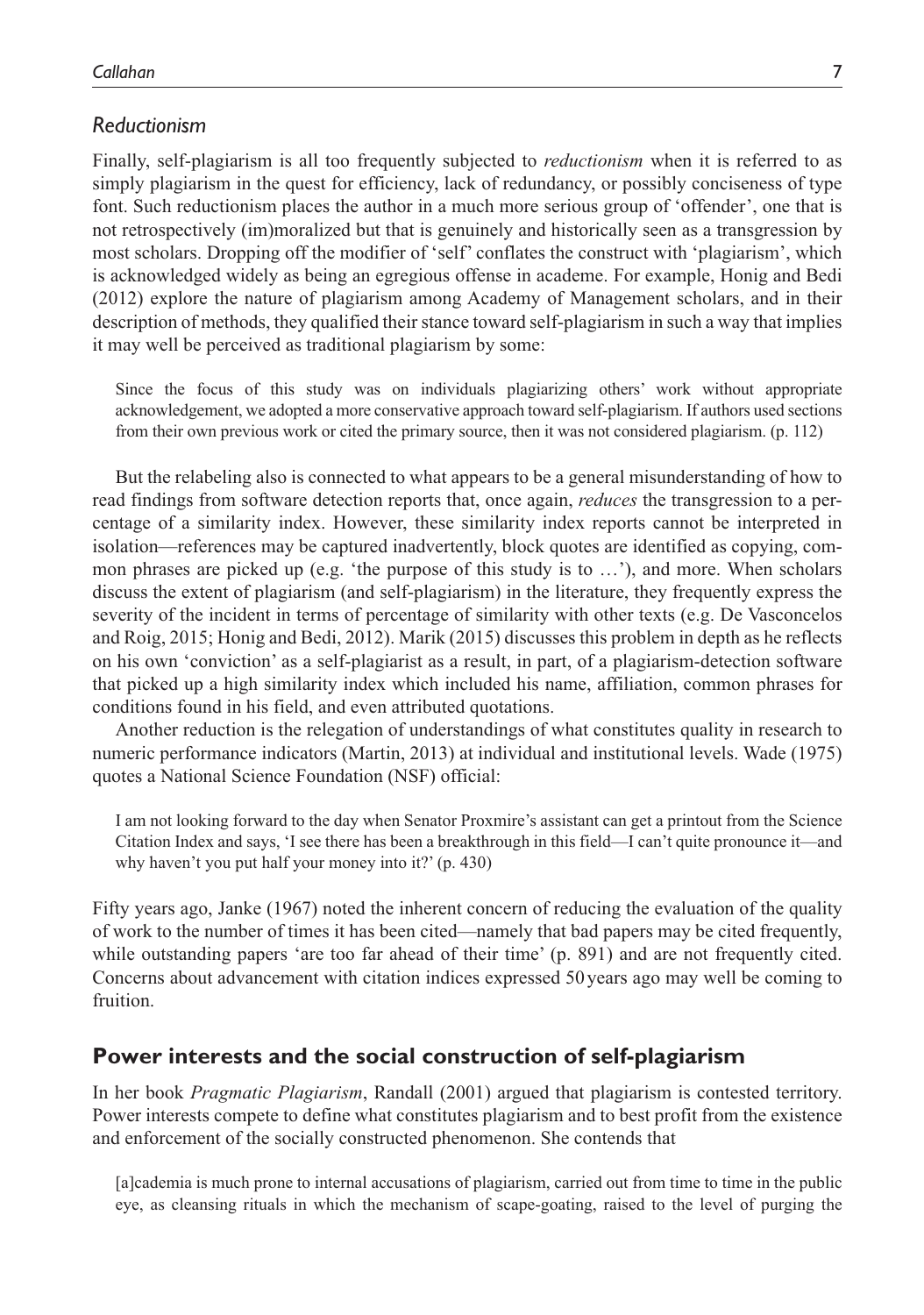internal ranks of the elite, guarantees the honesty, or the appearance of honesty, among the ranks of the virtuous. (Randall, 2001: 121)

I contend that self-plagiarism is another step in this power struggle between corporate and scholarly interests.

# *Corporate*

Corporate interests associated with self-plagiarism are represented not only by publishers but also by plagiarism-detection software companies and even institutes of higher education themselves. These groups all have a financial or managerial interest in promulgating the idea of self-plagiarism. Higher education is embedded in this corporatized audit society (Lorenz, 2012) and has fallen into Ritzer's McDonaldization (Parker and Jary, 1995; Roberts and Donahue, 2000). As Margolis (2004) noted, 'Where not so long ago professors "owned" the tools of scholarship, controlled the labor process, and certified the quality of our product, the process of McDonaldization has torn this relation asunder' (p. 368). Self-plagiarism is an extension of the McDonaldization of academia.

The introduction of managerialism in higher education led to such things as ranking lists and league tables that stripped academics of their autonomy as scholars and reduced their 'worth' to quantifiable targets (Lorenz, 2012; Parker and Jary, 1995; Trowler, 2001). As universities continue to compete for recognition in world ranking lists, they pressure their faculty to produce more more publications, more grant funding, more student graduations. The message delivered here is that more is better because quantity serves as a proxy for quality in an audit culture. In turn, universities create promotion and performance management systems linked to journal output that privileges quantity over quality. Such pressure lends itself to problems of rationale and reductionism noted above because anything that is not measured does not 'count' toward the proclaimed efficiency of the enterprise (Parker and Jary, 1995; Waring, 1988). Thus, cutting corners in a managerialized institution has created a culture which facilitates behaviors that have been described as self-plagiarism (e.g. 'dividing one paper into many' (Parker and Jary, 1995: 329)). Self-plagiarism merely becomes one more step in deprofessionalization, surveillance, and control that is guised in terms of 'ethics' in a corporatized university.

Perhaps more culpable in the creation of self-plagiarism as an ethical breach are publishers and plagiarism-detection software companies. Each of these entities has a financial interest in raising self-plagiarism as a transgression that needs to be monitored and curtailed. On one hand, corporate plagiarism-detection software companies want to create greater opportunity to increase markets for their products; manufacturing a new 'need' for detecting more instances of plagiarism suits that capitalist interest. On the other hand, publishers want to narrow the reach of each manuscript so that they have exclusive rights to make money from downloads and purchases of the research. Thus, technology has created instrumentalities that become meaningful only through their exchange value (Vieta, 2006).

Marcuse ([1941] 1997) foresaw this when he suggested that the commodification of products (e.g. journal articles) undermined the foundation of individuality. As a result, the less powerful (i.e. academics) were forced 'under the dominion of the giant enterprises of the machine industry' (Marcuse, [1941] 1997: 141) represented by corporate and university enterprises. Under their influence, the '… standardization of thought under the sway of technological rationality also affects the critical truth values. The latter are torn from the context to which they originally belonged and, in their new form, are given wide, even official publicity' (p. 147).

As part of this technological growth, a platform that provided publishers even greater control over words and ideas appearing in their outlets emerged. The ability of software detection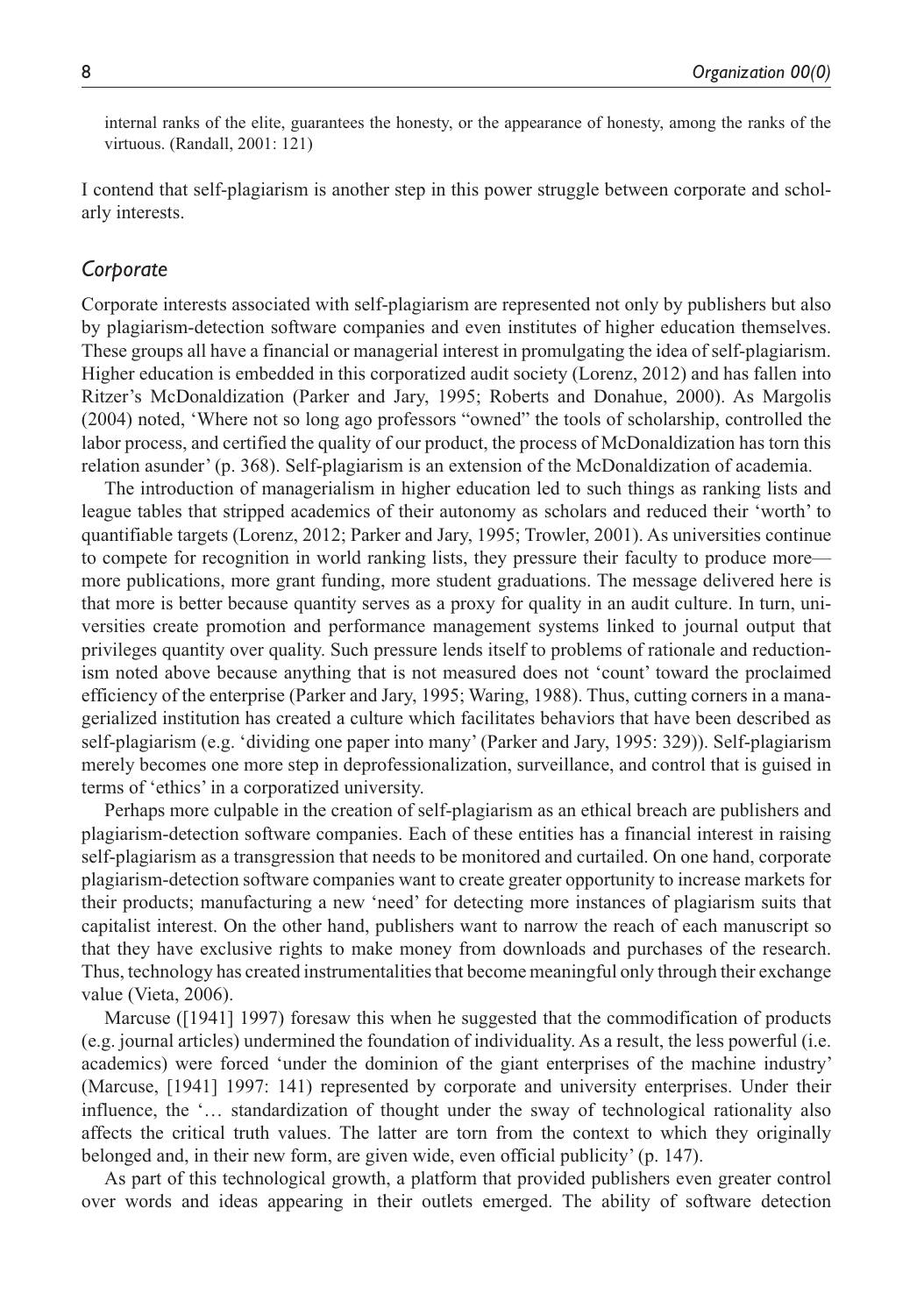programs to find the minutest level of similarity has created a self-monitoring system in which people police themselves and their colleagues. However, early forays into the use of the leading plagiarism-detection software, Turnitin, were met with resistance because they were seen by academics to violate student rights under copyright law (Foster, 2002) and to unfairly take advantage of student–faculty power differentials (Vie, 2013). Bringing commercial demand full circle, Read (2008) argues that the CEO of Turnitin seeks to maximize profit by expanding into new markets. One such new market was through publishers, and self-plagiarism increased the ability for both commercial enterprises to increase their earnings. Vie (2013) suggests that these technological platforms 'lull us into compliance and cause us to forget that there are larger issues regarding copyright law and ownership of ideas still up for debate' (p. 3). This is a corporate solution to a noncorporate issue.

Another corporate solution to a non-corporate issue is the exchange of free labor by academics in the production of content for journals that serves as a 'building block of [the publisher's] strong market position' (Nentjes, 2012: 427). The Intellectual Property Director at Cambridge University Press acknowledges 'the legitimate economic interests of the rightsholders' (Taylor, 2006: 262), recognizing that frequently the rightsholder is the publisher and sometimes the author. He contends that such economic interests are typically more substantive for publishers, particularly with regard to copyright piracy more so than plagiarism. Taylor (2006), the book publisher representative, frames the corporate role as protecting 'the rights of the author in the commercial marketplace' (p. 266). Others, such as Nentjes (2012), disagree and contend that (especially *journal*) publishers have been protecting corporate economic capital as their priority.

# *Academic*

The priority of academics shifts based on whether one is a reader, an author, or an editor. All three share, with each other and with corporate entities, an interest in some type of efficiency with respect to achieving their goals. However, a key differentiation of academic interests from corporate interests is that reputational factors are far more significant for scholars (Nentjes, 2012; Parker and Jary, 1995).

Proponents of self-plagiarism as a scourge frequently argue that readers will be upset by reading the same words or ideas in multiple outlets without citation of the earlier sources (Bonnell et al., 2012; Nentjes, 2012). On one hand, they say, readers will feel duped if they pick up a subsequent article and find that portions of it are the same as another article they have read. This negative feeling is apparently mitigated if the author cites the previous work. Others contend, for efficiency's sake, that the language from the original work may not even be used and that a reference or overview abstract should simply take the place of the common content (e.g. 'For a description of the method, please see this article'.) (May, 1967). This would benefit the publisher of the original manuscript because many readers would want to know that information and would obtain the article. The efficiency argument can also be raised as rationale for *not* citing an author's original use of an idea or language in every case because providing a citation encourages a reader to obtain that resource (a benefit to the publisher); however, if the use of particular language (background literature or methods) is not particularly germane to the new purpose or new audience of the present manuscript, taking the time to obtain and read the original is not an efficient use of the reader's time.

Authors want to broaden the reach of each idea to many audiences because their performance is evaluated in terms of numbers and impact, which is made more likely by multiple publications that recycle text or build upon existing ideas. And, while doing these things, the expectation to avoid selfplagiarism is that authors cite their own 'published, unpublished, and electronically available' words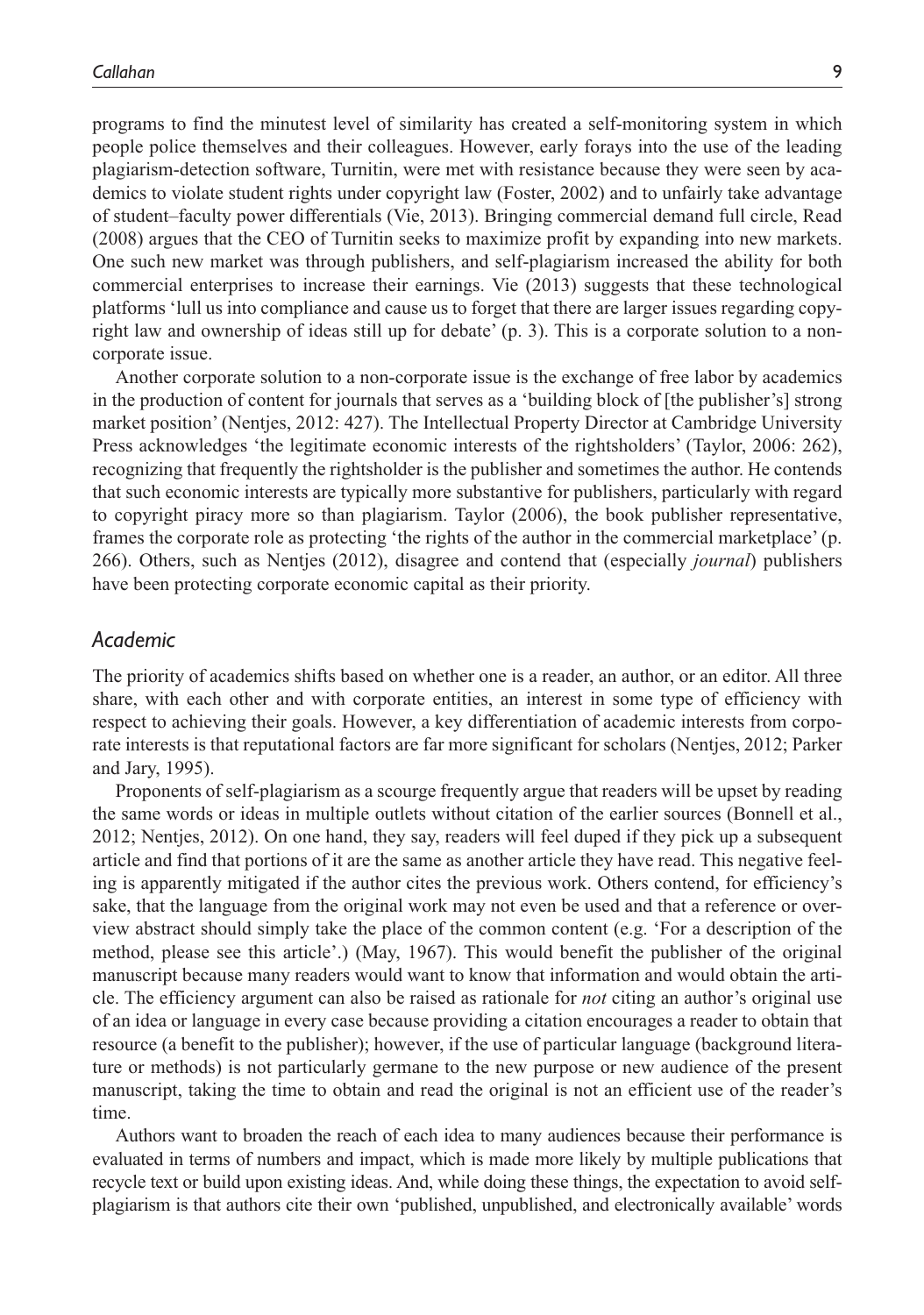and ideas (Schmink, 2009: 589). However, a dilemma here is that another transgression in publishing is frequent self-citation (Martin, 2013). Until recently, self-citation was seen as more unethical than reusing one's own words and ideas to support a new project. Before the creation of the Science Citation Index in 1963, interest in citation analyses was very limited and concern about self-citation was generally in the context of egotistical and excessive reference to an author's own works (Martyn, 1975). While this type of self-citation was most common, Tagliacozzo (1977) noted that there were, in fact, three different possibilities for self-citation—individual, journal, and institutional. Individual-level self-citation is an article in which the author(s) cites their own previous works; journal self-citation is an article in which other articles from the same journal are cited; and institutional self-citation is an article that cites other articles by authors from the same institution. Self-citation as primarily an individual transgression has been retrospectively moralized (Bloom and White, 2016). Self-citation is now more frequently associated with journal transgression (cf. Mavrogenis et al., 2010).

Finally, editors are in a precarious position of power—they are scholars laboring without pay for publishers for the honor of furthering the dissemination of the latest scholarly research. Editors have a vested interest in raising the perceived quality of their journals, as currently measured by various versions of an 'impact factor'. This has led to concerns about coercive citations (Honig et al., 2014), a form of self-citation (Tagliacozzo, 1977), in which editors or reviewers pressure authors to cite articles from the journal itself to increase the prestige (and ranking) of the journal. Indeed, early writers on the topic warned that enthusiasm for citation analyses could lead to journals (and authors) attempting to manipulate their reputations and 'impact' by selective citation (e.g. Margolis, 1967; May, 1967; Wade, 1975).

This fear of self-plagiarism led to editors and publishing bodies to create formalized ethics policies (Jeanes, 2017) that resulted in rejections and retractions. In the spirit of the McUniversity (Parker and Jary, 1995) or McAcademy (Roberts and Donahue, 2000), there has emerged an emphasis on creation of and adherence to rules (compliance-oriented ethics) and 'commitment to shared values and encouraging ethical aspirations (values-oriented)' (Weaver et al., 1999). As more journal editors pick up the mantle of dealing with this once and future transgression, they write guidelines and codes. Codes are written by those in positions of relative power, relegating the transgression to the lowest denominator in the hierarchy (Farrell and Farrell, 1998). Such codes 'do not liberate moral and ethical resources within the individual. Rather the codes use language to create or maintain a hierarchical power relationship' (Farrell and Farrell, 1998: 598), thus disempowering the author.

# **Implications**

In this power struggle, the author bears the brunt of a 'blame the victim' mentality. The work of Honig et al. (2014) reveals that at the end of the day, this ethical dilemma of self-plagiarism is focused upon the author. Our actions to address this relatively recently immoralized behavior are attempts to fix the scholars instead of challenging the structures that give rise to the behaviors and even to the phenomenon itself. To that end, I suggest that the field might reconsider its approach to self-plagiarism. I argue that authors and editors can create a healthier and more rigorous space for scholarly publishing by pursuing three courses of action. These three action items are to *rename*, *recognize*, and *resist*.

### *Rename*

Multiple authors have noted the unjust and inflammatory nature of the label 'self-plagiarism' (Andreescu, 2013; Chalmers, 2009; Marik, 2015). Ironically, words matter. Painting (perhaps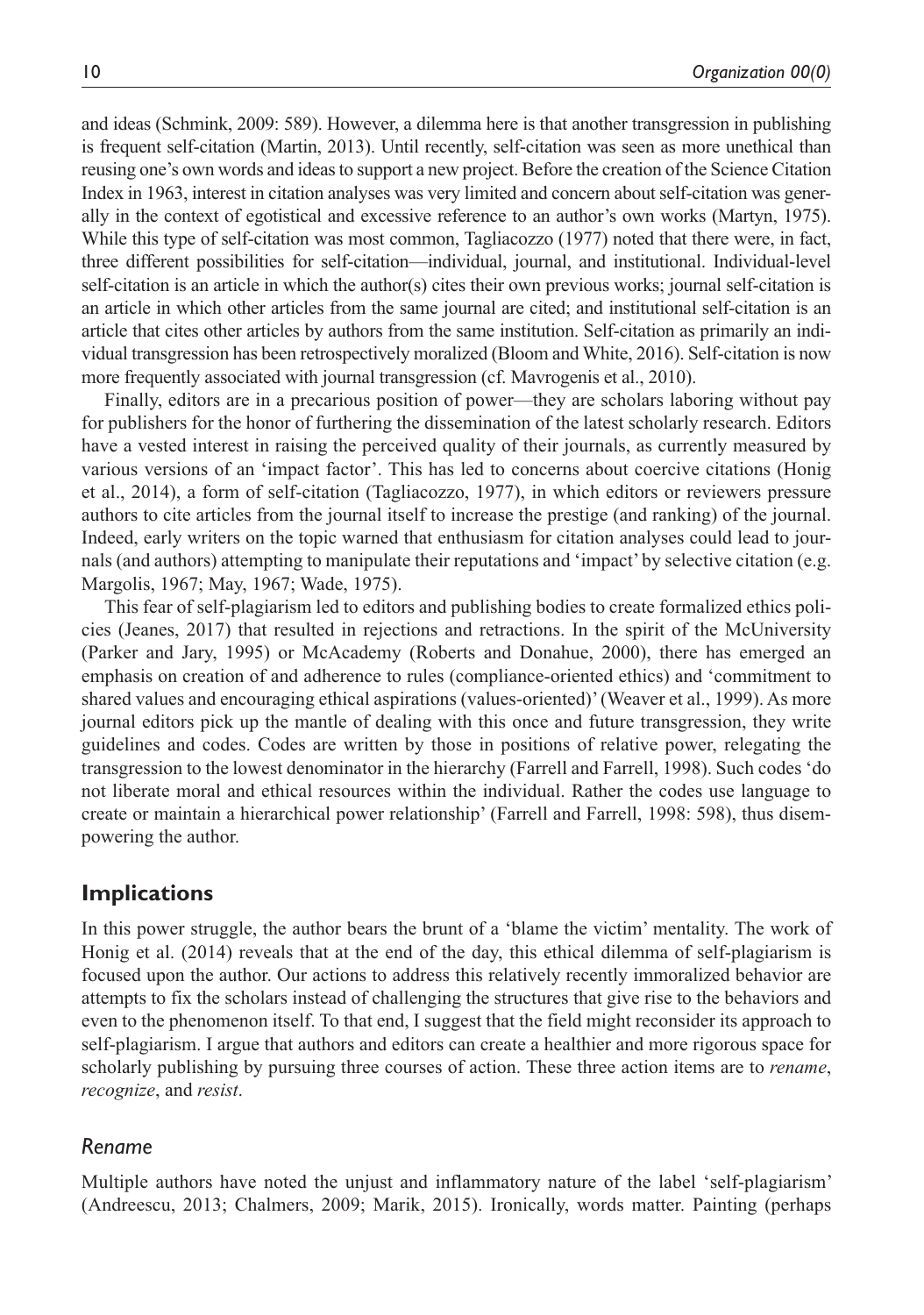latently) as plagiarists authors who build upon their ideas to contribute to knowledge or who use their own previously published words to drive home a salient point does not strengthen the field. While clearly some actions captured under the current label of self-plagiarism are unethical or questionable, some may be argued as acceptable or even encouraged. Regardless of position on the spectrum of action within scholarly publication, to equate these actions with theft does not offer an accurate picture of what occurred. I concur with Andreescu (2013), Chalmers (2009), and others that self-plagiarism is a term that should be *renamed* or even banished from our lexicon. Thurman et al. (2016) offer the suggestion of identifying 'unacceptable duplication' instead of 'self-plagiarism'. If one accepts that some or all of the types of behaviors are unethical, then I suggest it would be better to simply call those things as they are instead of creating a moral panic of self-plagiarism—excessive reuse of text, redundant publication without offering new knowledge, aggrandizing micro-segments of a study, and similar language would be more authentic ways of identifying problem areas.

# *Recognize*

Extending from this need to rename the socially constructed offense of self-plagiarism is the need to *recognize* the spectrum of actions that fall into this category of action and establishing guidelines for assessing the soundness of the resultant manuscripts. I suggest that these guidelines be framed around standards associated with *authenticity* and *audience*.

*Authenticity* refers to vetting each work based on openness and honesty, by both author and editor, regarding how the newly submitted work builds upon existing work to create new knowledge. Following Andreescu (2013), I suggest that it is not necessary to formally quote one's own words in each instance as this may well lead to excessive self-citation (which has potential negative implications for both the journal and the author (Martin, 2013)). However, I do concur that it is important to acknowledge what work(s) the present piece builds upon. May (1967), for example, suggests a covering abstract that contextualizes the manuscript within the scholarship of both author and field.

*Audience* refers to the extent to which the newly submitted work addresses a different group of readers who are less likely to have access to other similar published works. A cross-disciplinary study exploring a common phenomenon in two very different fields (say, for example, medicine and management) may well result in two publications with significant similarities of method and framing, but with substantive differences in purpose and interpretation of findings due to the different nature and needs of the readers. Another way of understanding unique audiences is if an author chooses to do similar variations of the write-up for a particular study as a refereed journal article, a trade magazine, and a book chapter, each of which is likely to reach a very different audience. With the Academy of Management exhortation that electronic and even unpublished ideas or words must be cited (Schmink, 2009), the scope of self-citation becomes massive—Twitter feeds, blogs, Facebook, LinkedIn, syllabi, and more. And the reach of ideas grows smaller and smaller as scholars try to balance the twin evils of self-plagiarism and self-citation.

#### *Resist*

Finally, as scholars who are producing works to extend knowledge of theory and practice and as editors who are shepherding those works into dissemination to their readers, we are called to *resist* those pressures to diminish the impact of our collective work. Authors and editors can both play a significant role here. Two methods of resistance are guerrilla plagiarism and editorial license.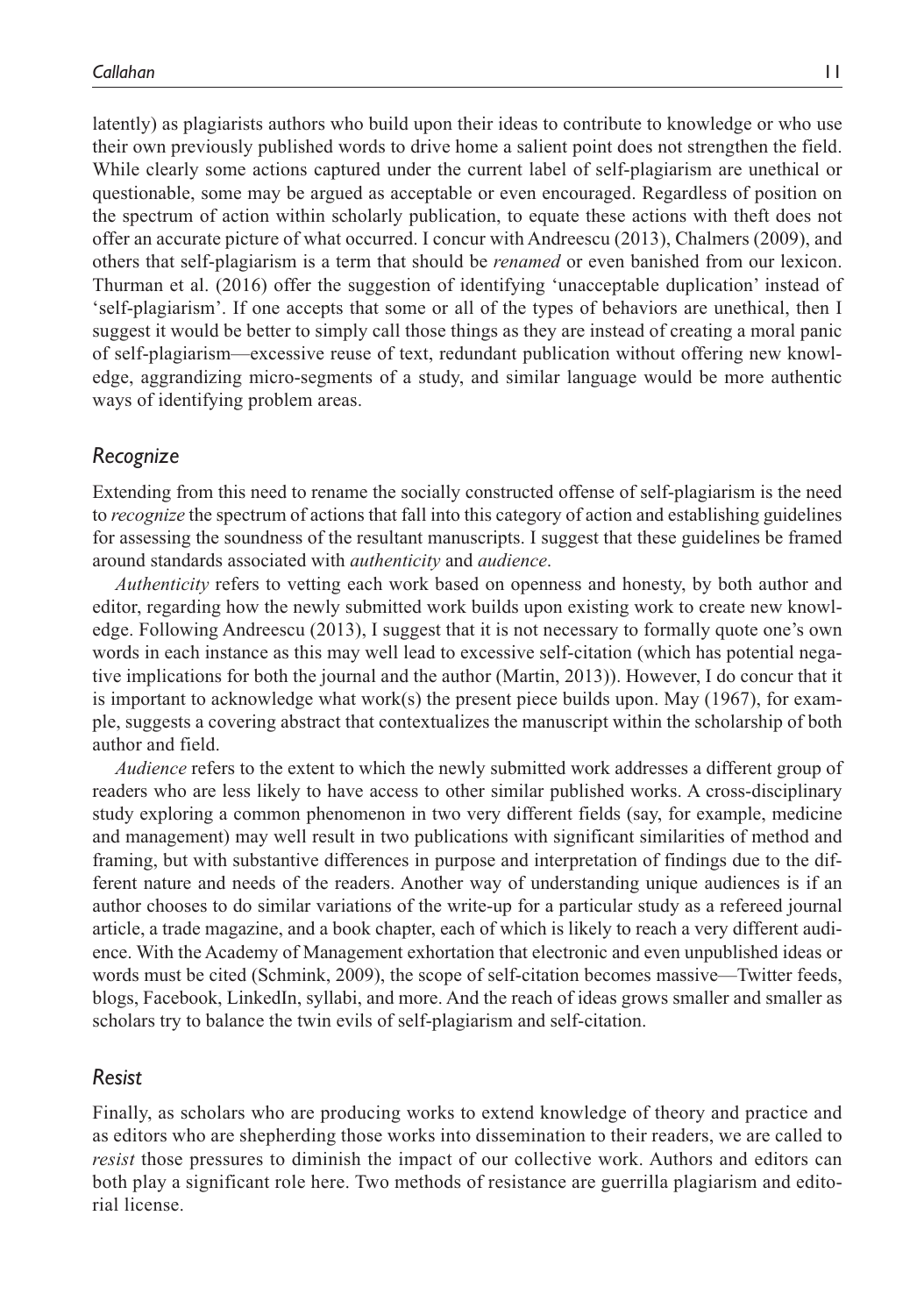*Guerilla plagiarism.* One way for authors to resist is to engage in 'guerilla plagiarism'. Randall (2001) refers to 'guerilla plagiarism' as a means for marginalized groups to appropriate the language of oppressors in order to undermine their authority. Her conception of plagiarism rests upon the assumption that words and authorship have 'ownership' by another writer, and to engage in guerilla plagiarism is to reproduce those words in a 'self-consciousness of contemporary appropriation' (Randall, 2001: 220). However, I take a twist on this notion of guerilla plagiarism and suggest that authors can use their *own* words as a means of resistance against publishers who technically own the author's words in today's 'property rights'–oriented (McArthur, 1992) society. Indeed, Chalmers (2009) implicitly argues for such guerilla plagiarism in his response to the *Lancet* editor when he acknowledges repeatedly using his own words in multiple publications as a means 'to persuade readers and editors to take serious problems seriously' (p. 1422). According to accepted copyright guidelines, up to 30% of one's own words in subsequent publications is perfectly reasonable (Robinson, 2014; Samuelson, 1994). In this article, I have used some (less than 10%) of my own words from my previously published short commentary (Callahan, 2014) and a subsequent conference presentation that further developed and honed my reflections on this topic (Callahan, 2017) to acknowledge constructs that are relevant to understanding my arguments. These few paragraphs and sentences, largely verbatim to my original language, are merely foundational in nature and not central to the *new* points that I address here.

*Editorial license.* Editors can take the lead on meaningfully addressing these issues associated with what we currently call 'self-plagiarism' in a way that extends dissemination and application of new knowledge rather than joining the hue and cry of transgression. To be sure, there are examples of genuine breaches of ethical norms regarding plagiarism and other types of behavior currently clustered under the label of self-plagiarism. However, editors have significant power in determining how they choose to define what ethical scholarship is and to make situational choices about each submitted work.

The pressure on (especially) junior scholars to be prolific writers is substantial (Honig and Bedi, 2012; Honig et al., 2014). Yet, as Honig and Bedi (2012) discovered, junior scholars are actually less likely to engage in plagiaristic behaviors. Instead, they found that senior scholars were far more likely to have plagiarized. Rather than assume the worst about scholars who have shaped the field, I submit that this reinforces Randall's (2001) contention that conventions regarding plagiarism change over time. This is not to say that high-volume publishing is necessarily *bad*, but if this high rate of publishing is in a narrow field of focus, there is a great likelihood that behaviors currently identified as the grievous case of 'self-plagiarism' will occur. Also, a similar idea or replication study by the same author may very well appear in a subsequent publication. The construct of interest or the data collection method can be explained with clarity in only so many ways—overlap with subsequent works is inevitable. Indeed, the idea that one could use the same data for more than one publication is claimed by some to be considered 'salami slicing' and, therefore, unethical. Finally, the pressure to be prolific shifts the emphasis of research from depth and breadth in longterm explorations to speed and efficiency in short-term assaults; this fundamentally changes the nature and impact of research. Editors can be important gatekeepers in the resistance to protect authors so that their words are still their own, to protect the field so that new knowledge is disseminated even if some of the authors' words have been used elsewhere, and to protect their unique readership so that they have access to scholarship they might not otherwise have had access to.

# **Conclusion**

The power interests within the field of scholarly publication compete, and I contend that the ultimate victim in this competition is the scholar author. In the words of Evans and Giroux (2015), the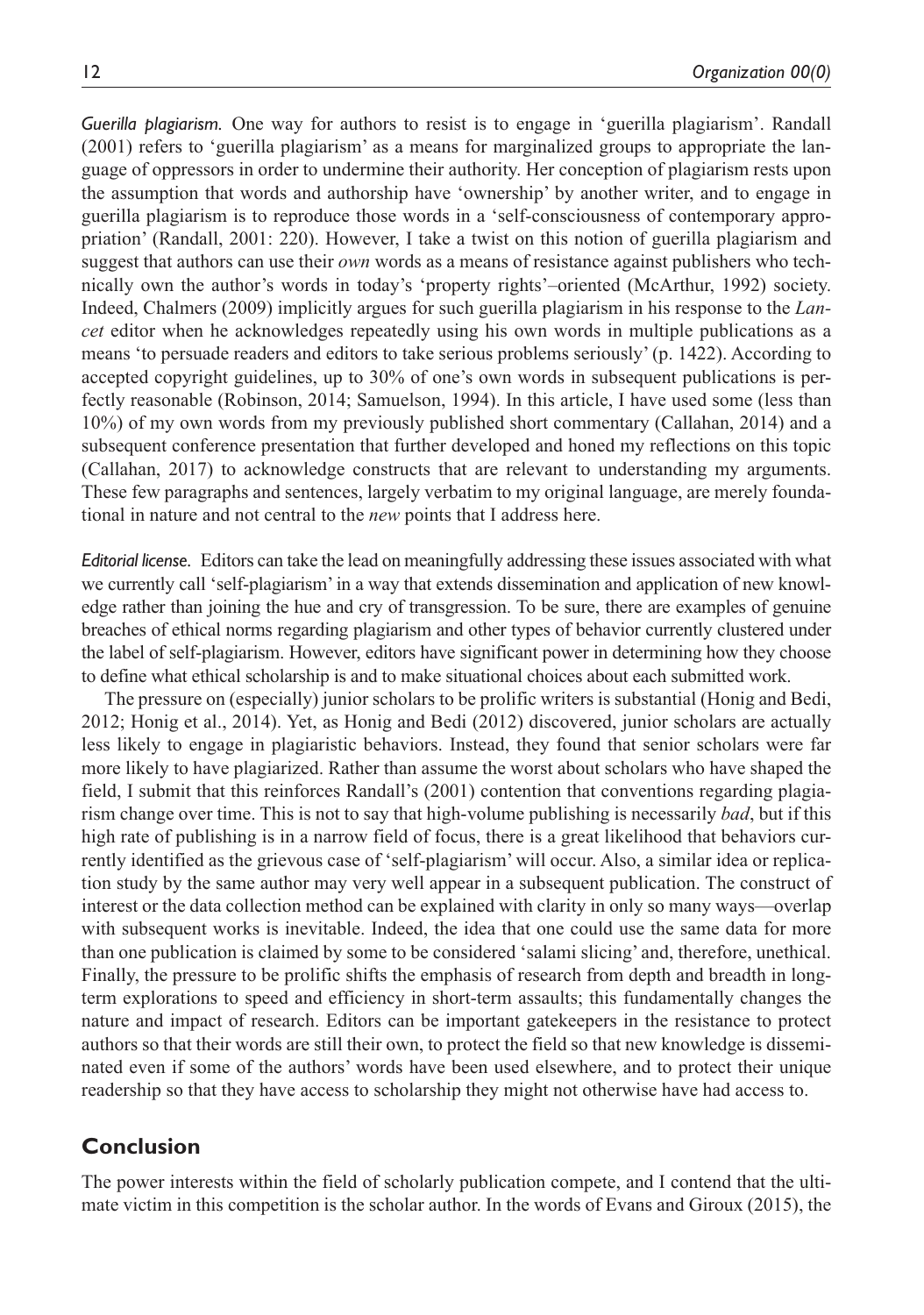current trend of self-plagiarism has become 'tantamount to a form of intellectual violence wrapped in objective scholarship that plagues the academy' (paragraph 2). Thus, in this space of pursuit of scholarly knowledge and creativity, I offer a call to resist. A response for (especially senior) scholars to make is to take back copyright protections (Bently, 1994) and engage in 'guerilla plagiarism' (Randall, 2001) while working with editors to craft meaningful policies about when and how these actions retrospectively (im)moralized as self-plagiarism can be used in published works.

#### **Acknowledgements**

I extend my sincere thanks to Professor Carole Elliott, Professor Jim Stewart, and Dr. Mina Beigi for their helpful reviews and feedback on earlier drafts of this paper.

#### **References**

- American Psychological Association (APA) (2010) *The Publication Manual of the American Psychological Association*. Washington, DC: American Psychological Association.
- Andreescu, L. (2013) 'Self-plagiarism in Academic Publishing: The Anatomy of a Misnomer', *Science and Engineering Ethics* 19: 775–97.
- Anonymous (1893) 'Contributor's Club: Self-Plagiarism', *The Atlantic Monthly* 72(431): 429–32.
- Bently, L. (1994) 'Copyright and the Death of the Author in Literature and Law (Review of the Book *The Construction of Authorship: Textual Appropriation in Law and Literature* by M Woodmansee and P Jaszi and Authorship and Copyright by D Saunders)', *The Modern Law Review Limited* 57(6): 973–86.
- Bird, S. B. and Sivilotti, M. L. A. (2008) 'Self-plagiarism, Recycling Fraud, and the Intent to Mislead', *Journal of Medical Toxicology* 4(2): 69–70.
- Bloom, P. N. and White, P. J. (2016) 'The Moral Work of Subversion', *Human Relations* 69(1): 5–31.
- Bonnell, D. A., Hafner, J. H., Hersam, M. C., et al. (2012) 'Recycling Is Not Always Good: The Dangers of Self-plagiarism', *ACS Nano* 6(1): 1–4.
- Bretag, T. and Carapiet, S. (2007) 'A Preliminary Study to Identify the Extent of Self-plagiarism in Australian Academic Research', in T. Bretag and S. Carapiet (eds) *Plagiary: Cross-Disciplinary Studies in Plagiarism, Fabrication, and Falsification*, 92–103. Ann Arbor, MI: MPublishing, University of Michigan Library.
- Brown-Syed, C. (2010) 'Did I Say That? Thoughts on Self-plagiarism', *Library & Archival Security* 23: 137–9.
- Bruton, S. V. and Rachal, J. R. (2015) 'Education Journal Editors' Perspectives on Self-plagiarism', *Journal of Academic Ethics* 13: 13–25.
- Callahan, J. L. (2014) 'Creation of a Moral Panic? Self-plagiarism in the Academy.' *Human Resource Development Review* 13(1): 3-10.
- Callahan, J. L. (2017) 'The Retrospective (Im)moralization of Self-plagiarism: Socially Constructing New Norms in the Age of Technology. Presented at the *Academy of Human Resource Development Conference in the Americas*, San Antonio, TX.
- Chalmers, I. (2009) 'Intentional Self-plagiarism', *The Lancet* 374: 1422.
- Clarke, R. (2009) 'Self-plagiarism and Self-citation: A Practical Guide Based on Underlying Principles'. Retrieved October 30, 2013, from http://www.rogerclarke.com/SOS/SCSP-09.html
- Cronin, B. (2013) 'Self-plagiarism: An Odious Oxymoron', *Journal of the American Society for Information Science and Technology* 64(5): 873.
- Davis, N. (2014) 'Eminent Scientist Lewis Wolpert Sorry for Using Others' Work', *The Guardian*, 19 January. Retrieved August 21, 2016, from [https://www.theguardian.com/bppks/2014/jan/19/Lewis](https://www.theguardian.com/bppks/2014/jan/19/Lewis-wolpert-sorry-using-others-work)[wolpert-sorry-using-others-work](https://www.theguardian.com/bppks/2014/jan/19/Lewis-wolpert-sorry-using-others-work)
- De Vasconcelos, S. M. R. and Roig, M. (2015) 'Prior Publication and Redundancy in Contemporary Science: Are Authors and Editors at the Crossroads?, *Science and Engineering Ethics* 21: 1367–78. doi: 10.1007/ s11948-014-9599-8.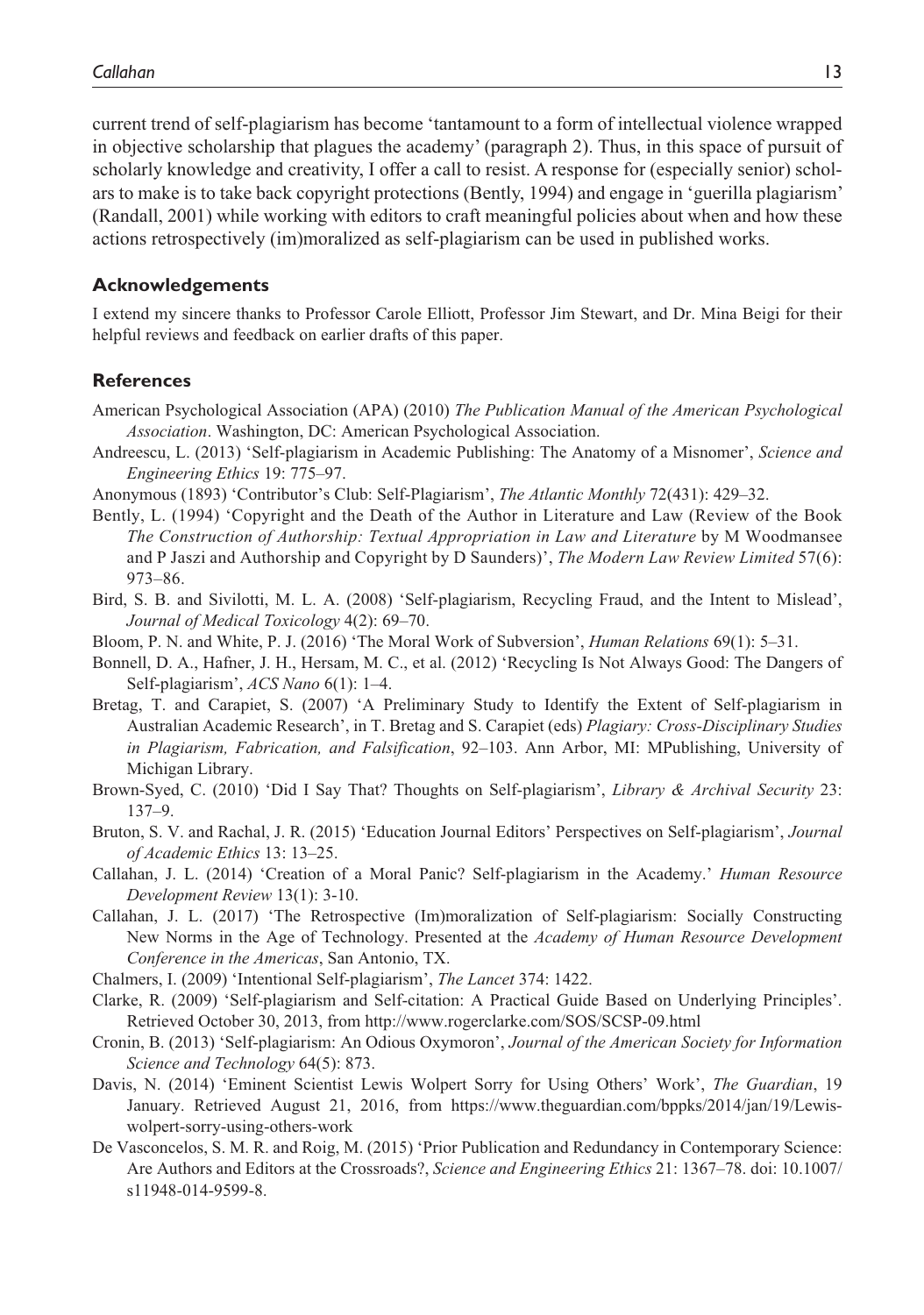- Elliott, T. L., Marquis, L. M. and Neal, C. S. (2013) 'Business Ethics Perspectives: Faculty Plagiarism and Fraud', *Journal of Business Ethics* 112: 91–9.
- Evans, B. and Giroux, H. (2015) 'Self-plagiarism and the Politics of Character Assassination: The Case of Zygmunt Bauman', Retrieved August 31, 2015, from http://www.truth-out.org/opinion/item/32560-selfplagiarism-and-the-politics-of-character-assassination-the-case-of-zygmunt-bauman
- Farrell, H. and Farrell, B. J. (1998) 'The Language of Business Codes of Ethics: Implications of Knowledge and Power', *Journal of Business Ethics* 17(6): 587–601.
- Foster, A. L. (2002) 'Plagiarism-detection Tool Creates Legal Quandary', *Chronicle of Higher Education* 48: A37–8.
- Gabriel, Y. (2014) 'Peaking as an Old Person … and Why This Is Probably the Last Time You Will See Me Use This Expression'. April 27. Retrieved August 19, 2016 from [http://yiannisgabriel.com/2014/01/](http://yiannisgabriel.com/2014/01/speaking-as-old-person-and-why-this-is.html) [speaking-as-old-person-and-why-this-is.html](http://yiannisgabriel.com/2014/01/speaking-as-old-person-and-why-this-is.html)
- Gelman, A. and Basbøll, T. (2014) 'When Do Stories Work? Evidence and Illustration in the Social Sciences', *Sociological Methods & Research* 43(4): 1–24.
- Gennaro, S. (2012) 'Ideas and Words: The Ethics of Scholarship', *Journal of Nursing Scholarship* 44(2): 109–10.
- Green, L. (2005) 'Reviewing the Scourge of Self-plagiarism', *M/C Journal* 8(5). Retrieved October 29, 2013, from http://journal.media-culture.org.au/0510/07-green.php
- Hexham, I. (2005) *The Plague of Plagiarism: Academic Plagiarism Defined*, 3rd ed. Retrieved November 5, 2013, from http://people.ucalgary.ca/~hexham/content/articles/plague-of-plagiarism.html
- Honig, B. and Bedi, A. (2012) 'The Fox in the Hen House: A Critical Examination of Plagiarism among Members of the Academy of Management', *Academy of Management Learning & Education* 11(1): 101–23.
- Honig, B., Lampel, S. D. and Drnevich, P. (2014) 'Ethics in the Production and Dissemination of Management Research: Institutional Failure or Individual Fallibility?', *Journal of Management Studies* 51(1): 118–42.
- iThenticate (2011) *The Ethics of Self-plagiarism*. Oakland, CA: iParadigms, LLC.
- Janke, N. C. (1967) 'Abuses of Citation Indexing', *Science* 156(3777): 892.
- Jeanes, E. (2017) 'Are We Ethical? Approaches to Ethics in Management and Organisation Research', *Organization* 24(2): 174–97.
- Kokol, P., Zavrsnik, J., Zeleznik, D., et al. (2016) 'Creating a Self-plagiarism Research Topic Typology through Bibliometric Visualisation', *Journal of Academic Ethics* 14: 221–30.
- Lorenz, C. (2012) 'If You're So Smart, Why Are You under Surveillance? Universities, Neoliberalism, and New Public Management', *Critical Inquiry* 38: 599–629.
- McArthur, T. (ed.) (1992) *The Oxford Companion to the English Language*. New York: Oxford University Press.
- Marcuse, H. ([1941] 1997) 'Some Social Implications of Modern Technology', in A. Arato and E. Gephardt (eds) *Essential Frankfurt School Reader*, pp. 138–62. London: Bloomsbury Publishing.
- Margolis, E. (2004) 'The McDonaldization of Higher Education (Review of the Book *The McDonaldization of Higher Education* by D Hayes and R Wynyard)', *Journal of Higher Education* 75(3): 368–70.
- Margolis, J. (1967) 'Citation Indexing and Evaluation of Scientific Papers: The Spread of Influence in Populations of Scientific Papers May Become a Subject for Quantitative Analysis', *Science* 155(3767): 1213–9.
- Marik, P. E. (2015) 'Self-plagiarism: The Perspective of a Convicted Plagiarist!', *European Journal of Clinical Investigation* 45: 883–7.
- Martin, B. (2013) 'Whither Research Integrity? Plagiarism, Self-plagiarism and Coercive Citation in an Age of Research Assessment', *Research Policy* 42: 1005–14.
- Martyn, J. (1975) 'Citation Analysis', *Journal of Documentation* 31(4): 290–7.
- Mavrogenis, A. F., Ruggieri, P. and Papagelopoulos, P. J. (2010) 'Self-citation in Publishing', *Clinical Orthopaedics and Related Research* 468: 2803–7.
- May, K. O. (1967) 'Abuses of Citation Indexing', *Science* 156(3777): 891–2.
- Nentjes, A. (2012) 'On the Right to Repeat Oneself', *Homo Oeconomicus* 29(3): 412–31.
- Neville, C. W. (2005) 'Beware the Consequences of Citing Self-plagiarism', *Communications of the ACM* 48(6): 3.